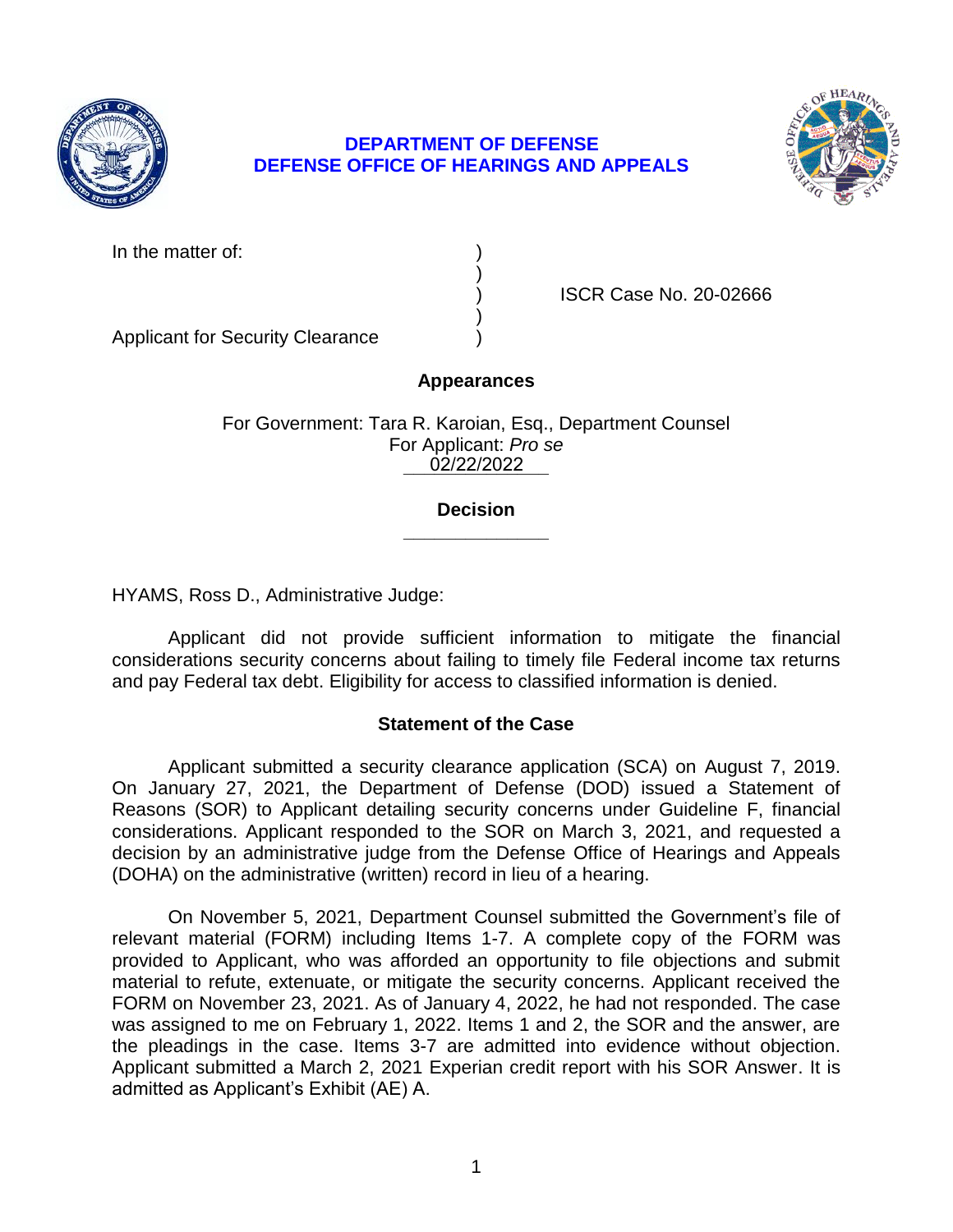#### **Findings of Fact**

 In his Answer, Applicant admitted SOR ¶¶ 1.b and 1.c, he partially admitted and partially denied SOR ¶ 1.a, and he denied SOR ¶ 1.d, each with brief narrative explanations. Applicant's admissions and explanations are incorporated into the findings of fact. After a thorough and careful review of the pleadings and evidence submitted, I make the following additional findings of fact.

 Applicant is 44 years old. He has been employed by a defense contractor since 2013. He served on active duty in the U.S. military from 1996 until he was honorably discharged in 2005. He is applying for a security clearance for the first time since he was in the military. He earned a bachelor's degree in 2015, and a master's degree in 2017. He was married in 1998 and divorced in 2008. He has no children. (Items 3, 7)

 The SOR concerns several years of unfiled Federal income tax returns, a delinquent tax debt, and one unpaid medical debt. The allegations are established by Applicant's admissions and the record evidence.

 Applicant disclosed in his SCA, that he failed to file his 2016 – 2018 Federal income tax returns. In addressing his unfiled tax returns, Applicant stated that he had a balance due with the IRS, and that the IRS had kept his refunds to address it. He stated that he intended to file his past-due tax returns after the resolution of the debt. Applicant also stated that he sought pro-bono representation to resolve this debt, but was unsuccessful. (Item 3)

 Applicant submitted tax account records in response to an interrogatory. Those tax account transcripts show that as of November 2020, his 2016 return was unfiled and his 2017 and 2018 returns were filed late. In his answer to SOR ¶¶ 1.a & 1.b, Applicant stated that he filed all of his overdue tax returns in May and August of 2020, and was due a refund for each year. Notwithstanding his admission to SOR ¶ 1.b, Applicant's 2019 return was filed on time. (Items 2, 3, 4, 7)

 SOR ¶ 1.c concerns \$12,607 in past-due Federal income taxes from tax year 2011. This is established by Applicant's IRS account balance, submitted with his interrogatory response, and by his admission. He stated that he incurred this debt because of a 401K withdrawal due to unemployment, and that he used the funds to provide for his family. He stated that the IRS had told him this debt was in a "do not collect" status in 2012. He stated that he did not make any payments on this debt to prevent "taking funds from my family," and that he had relied on the fact that the IRS kept his subsequent tax refunds to reduce his tax debt. However, Applicant reported in his SCA that he was divorced in 2008, and has no children. (Items 2, 3, 4, 7)

 Further, Applicant did not indicate any periods of unemployment since 1996 on his SCA. While he changed jobs in 2011, he provided no information to show that his financial situation dramatically changed. The record also indicates that he has been provided no evidence of any payments towards his past-due Federal tax debt from tax gainfully employed, with his current employer, since 2013. Despite this, Applicant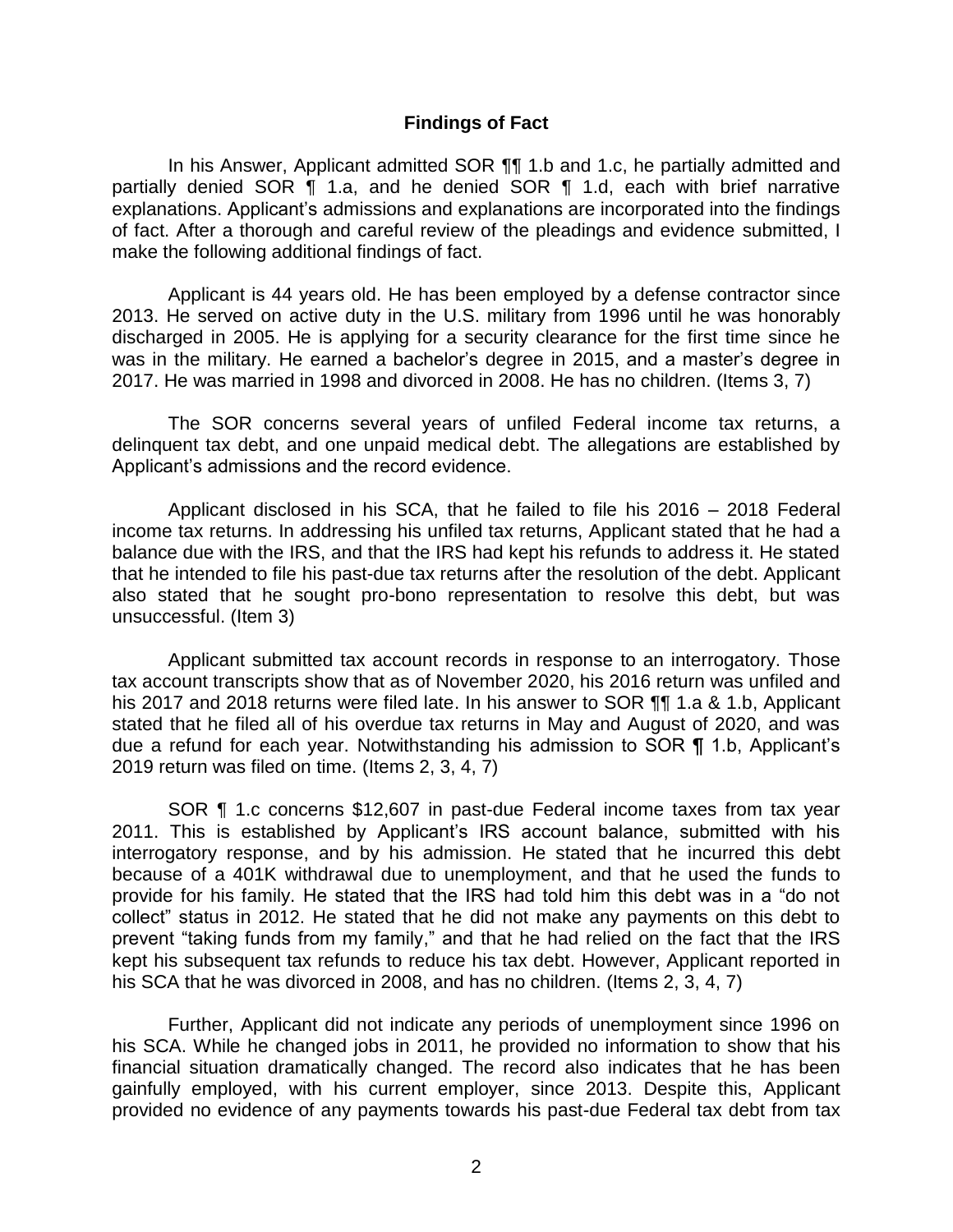year 2011. Applicant provided no information more recent than his interrogatory response regarding the status of this debt. (Items 2, 3, 4, 7)

 Applicant's tax account transcripts also show a history of delinquent Federal income tax debts for other, earlier tax years, going back to 2006. Those debts were resolved through involuntary refund offsets from tax years 2015, 2017, and 2018, and not through Applicant's own active efforts. Having been resolved previously, they are not alleged in the SOR. Since Applicant did not respond to the FORM, he did not provide any updated information about the current status of his Federal tax debt and the unfiled 2016 tax return. (Item 4)

 Applicant's 2019 and 2020 credit reports as being unpaid since at least 2015. While he claims it was paid in 2019, he did not provide any corroborating documentation. (Items SOR ¶ 1.d, which Applicant denied, is an unpaid \$146 medical debt. It is listed on 2, 5, 6, 7)

#### **Policies**

 *Classified Information within Industry* (February 20, 1960), as amended; DOD Directive 5220.6, *Defense Industrial Personnel Security Clearance Review Program* (January 2, 1992), as amended (Directive); and the adjudicative guidelines (AG), which became This case is adjudicated under Executive Order (EO) 10865, *Safeguarding*  effective on June 8, 2017.

 When evaluating an applicant's suitability for a security clearance, the administrative judge must consider the adjudicative guidelines. In addition to brief introductory explanations for each guideline, the adjudicative guidelines list potentially disqualifying conditions and mitigating conditions, which are to be used in evaluating an applicant's eligibility for access to classified information.

 These guidelines are not inflexible rules of law. Instead, recognizing the complexities of human behavior, administrative judges apply the guidelines in conjunction with the factors listed in the adjudicative process. The administrative judge's to AG ¶ 2(c), the entire process is a conscientious scrutiny of a number of variables known as the "whole-person concept." The administrative judge must consider all available, reliable information about the person, past and present, favorable and overarching adjudicative goal is a fair, impartial, and commonsense decision. According unfavorable, in making a decision.

The protection of the national security is the paramount consideration. AG  $\P$  2(b) eligibility will be resolved in favor of the national security." requires that "[a]ny doubt concerning personnel being considered for national security

 Under Directive ¶ E3.1.14, the Government must present evidence to establish controverted facts alleged in the SOR. Under Directive ¶ E3.1.15, the applicant is responsible for presenting "witnesses and other evidence to rebut, explain, extenuate,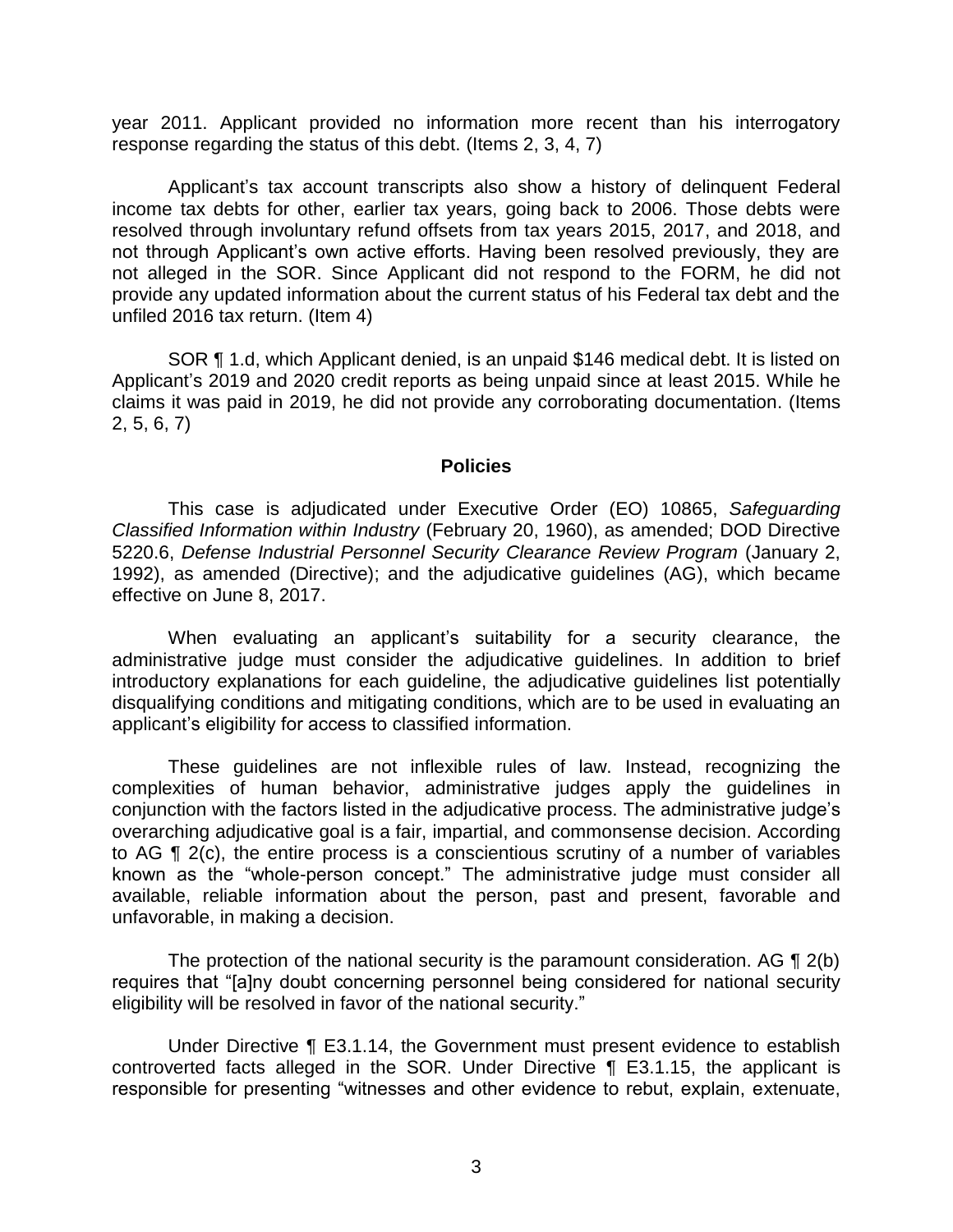or mitigate facts admitted by the applicant or proven by Department Counsel." The applicant has the ultimate burden of persuasion to obtain a favorable security decision.

 A person who seeks access to classified information enters into a fiduciary relationship with the Government predicated upon trust and confidence. This relationship transcends normal duty hours and endures throughout off-duty hours. The Government reposes a high degree of trust and confidence in individuals to whom it grants access to classified information. Decisions include, by necessity, consideration of the possible risk the applicant may deliberately or inadvertently fail to safeguard classified information. Such decisions entail a certain degree of legally permissible extrapolation of potential, rather than actual, risk of compromise of classified information.

 Section 7 of EO 10865 provides that adverse decisions shall be "in terms of the national interest and shall in no sense be a determination as to the loyalty of the applicant concerned." *See also* EO 12968, Section 3.1(b) (listing multiple prerequisites for access to classified or sensitive information).

## **Analysis**

## **Guideline F, Financial Considerations**

The security concern for financial considerations is set out in AG ¶ 18:

Failure to live within one's means, satisfy debts, and meet financial obligations may indicate poor self-control, lack of judgment, or unwillingness to abide by rules and regulations, all of which can raise questions about an individual's reliability, trustworthiness, and ability to protect classified or sensitive information. Financial distress can also be caused or exacerbated by, and thus can be a possible indicator of, other issues of personnel security concern such as excessive gambling, mental health conditions, substance misuse, or alcohol abuse or dependence. An individual who is financially overextended is at greater risk of having to engage in illegal or otherwise questionable acts to generate funds.

 The guideline notes several conditions that could raise security concerns under AG ¶ 19. The following are potentially applicable in this case:

(a) inability to satisfy debts;

(c) a history of not meeting financial obligations; and

(f) failure to file or fraudulently filing annual Federal, state, or local income tax returns or failure to pay annual Federal, state, or local income tax as required.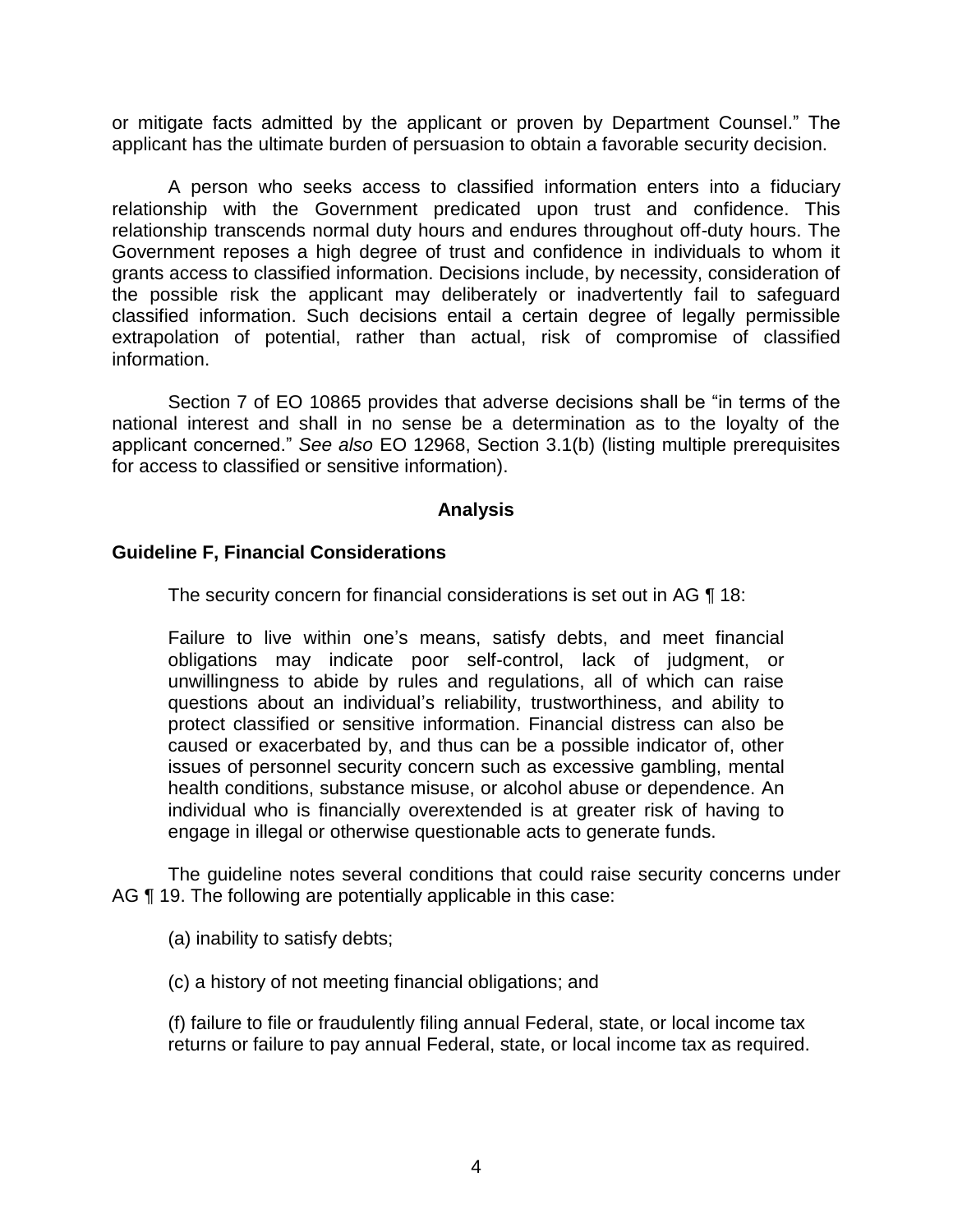Applicant has a history of failing to timely file his Federal income tax returns, a history of unpaid tax debt, and one past-due medical debt. The evidence is sufficient to raise the above disqualifying conditions. Applicant's 2019 income tax return was filed on time, and no disqualifying condition applies to that return.

 provided under AG ¶ 20. The following are potentially applicable: Conditions that could mitigate the financial considerations security concerns are

(a) the behavior happened so long ago, was so infrequent, or occurred under such circumstances that it is unlikely to recur and does not cast doubt on the individual's current reliability, trustworthiness, or good judgment;

(b) the conditions that resulted in the financial problem were largely beyond the person's control (e.g., loss of employment, a business downturn, unexpected medical emergency, a death, divorce or separation, clear victimization by predatory lending practices, or identity theft), and the individual acted responsibly under the circumstances;

(d) the individual initiated and is adhering to a good-faith effort to repay overdue creditors or otherwise resolve debts; and

 (g) the individual has made arrangements with the appropriate tax authority to file or pay the amount owed and is in compliance with those arrangements.

delinquent tax issues. I conclude that SOR ¶ 1.d has been resolved, and in any event is Applicant's medical debt is minor and is not part of the larger pattern of not a security concern.

 Applicant failed to file his 2016, 2017, and 2018 Federal tax returns on time, as required. While his 2017 and 2018 returns have been filed, they were filed in mid-2020, several years late. Applicant did not provide any evidence that his 2016 Federal tax return has been filed. His \$12,607 past-due tax debt from tax year 2011 is also unresolved and ongoing. Applicant has a history of noncompliance with tax filing requirements, and has had unpaid tax debt for many years. His issues with timely tax filings and payments are frequent, not isolated, and they are ongoing. He did not provide sufficient evidence to establish that AG ¶ 20(a) should apply.

 AG ¶ 20(b) has some application to Applicant's 2011 tax debt, since he appears to have incurred the debt during a period of employment instability. However, that debt is now many years old, and Applicant did not establish that he ever undertook responsible action in the years since to address it, despite gainful employment in his current job since 2013. He did not provide sufficient evidence to establish that AG ¶ 20(b) should apply.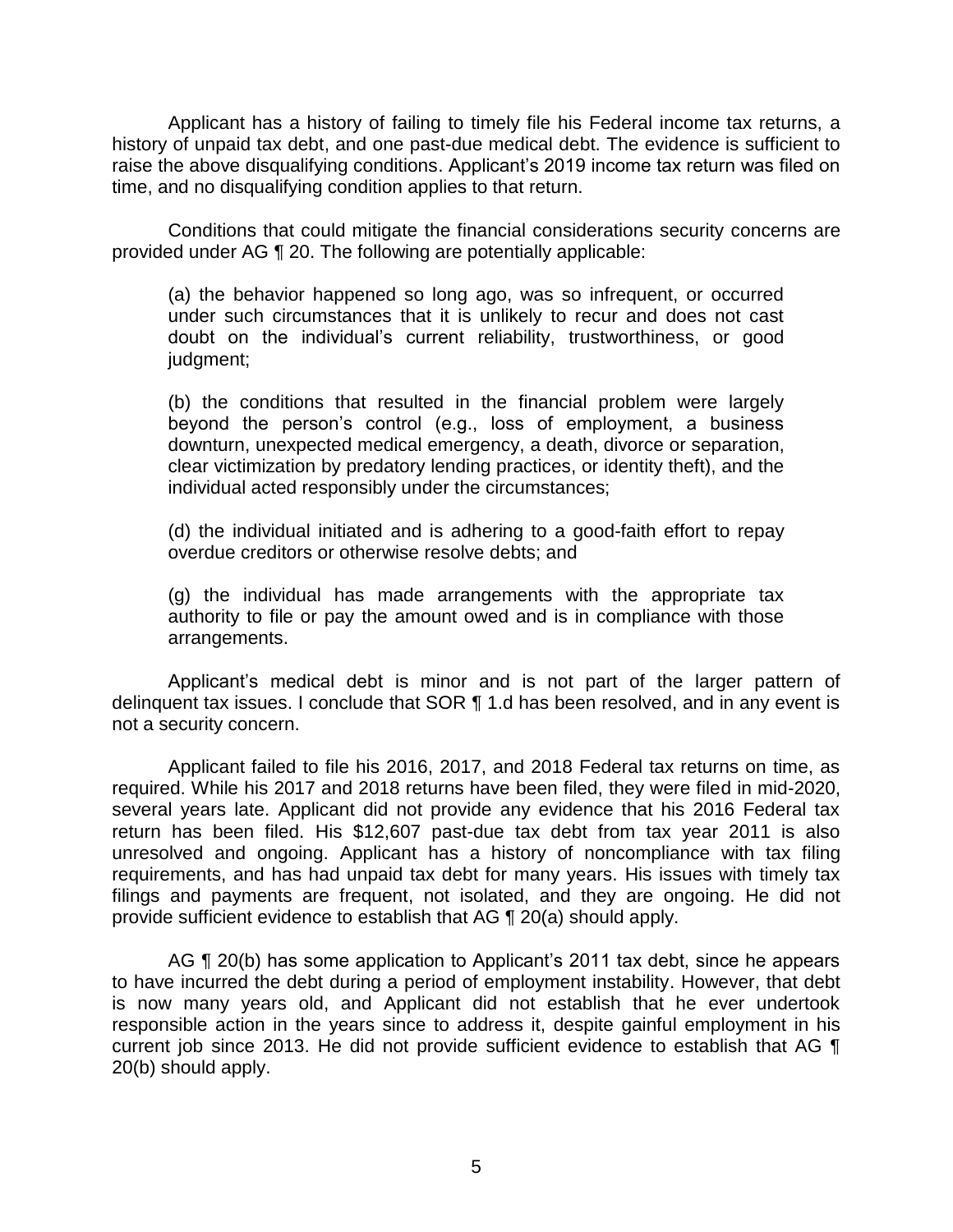There is also no record evidence to establish that Applicant made any voluntary payments on his 2011 tax debt. The record indicates that Applicant's pattern is to wait for the IRS to address his tax debts by keeping his subsequent refunds. This does not constitute either reasonable action or good-faith efforts. AGs ¶ 20(d) does not apply.

 The fact that Applicant belatedly filed his 2017 and 2018 tax returns is not sufficient to apply AG  $\P$  20(g). He has significant, and quite dated Federal income tax debt, and has not established that he has filed his 2016 tax return. AG ¶ 20(g) does not apply.

 for U.S. citizens, and is required by law. While Applicant is requesting that the Government entrust him with access to national security information, he has failed to meet his basic tax filing and payment obligations. The Appeal Board has held that "a security clearance represents an obligation to the Federal Government for the protection of national secrets. Accordingly, failure to honor other obligations to the to protect classified information as reflected in the Guideline F concerns that were Timely filing of Federal income tax returns and paying taxes owed is a basic duty Government has a direct bearing on an Applicant's reliability, trustworthiness, and ability alleged." (ISCR Case No. 14-03358 at 2 (App. Bd. Oct. 9, 2015)).

 There is insufficient evidence to find that Applicant's failure to comply with his tax filing and payment obligations are now resolved. I am unable to find that he acted responsibly under the circumstances or that he made a good-faith effort to pay his taxes. His financial issues are recent and ongoing. They continue to cast doubt on his current reliability, trustworthiness, and good judgment. I find that the security concerns related to his taxes are not mitigated.

#### **Whole-Person Concept**

Under the whole-person concept, the administrative judge must evaluate an applicant's eligibility for a security clearance by considering the totality of the applicant's conduct and all relevant circumstances. The administrative judge should consider the nine adjudicative process factors listed at AG ¶ 2(d):

(1) the nature, extent, and seriousness of the conduct; (2) the circumstances surrounding the conduct, to include knowledgeable participation; (3) the frequency and recency of the conduct; (4) the individual's age and maturity at the time of the conduct; (5) the extent to which participation is voluntary; (6) the presence or absence of rehabilitation and other permanent behavioral changes; (7) the motivation for the conduct; (8) the potential for pressure, coercion, exploitation, or duress; and (9) the likelihood of continuation or recurrence.

Under AG ¶ 2(c), the ultimate determination of whether to grant eligibility for a security clearance must be an overall commonsense judgment based upon careful consideration of the guidelines and the whole-person concept. I considered the potentially disqualifying and mitigating conditions in light of all the facts and